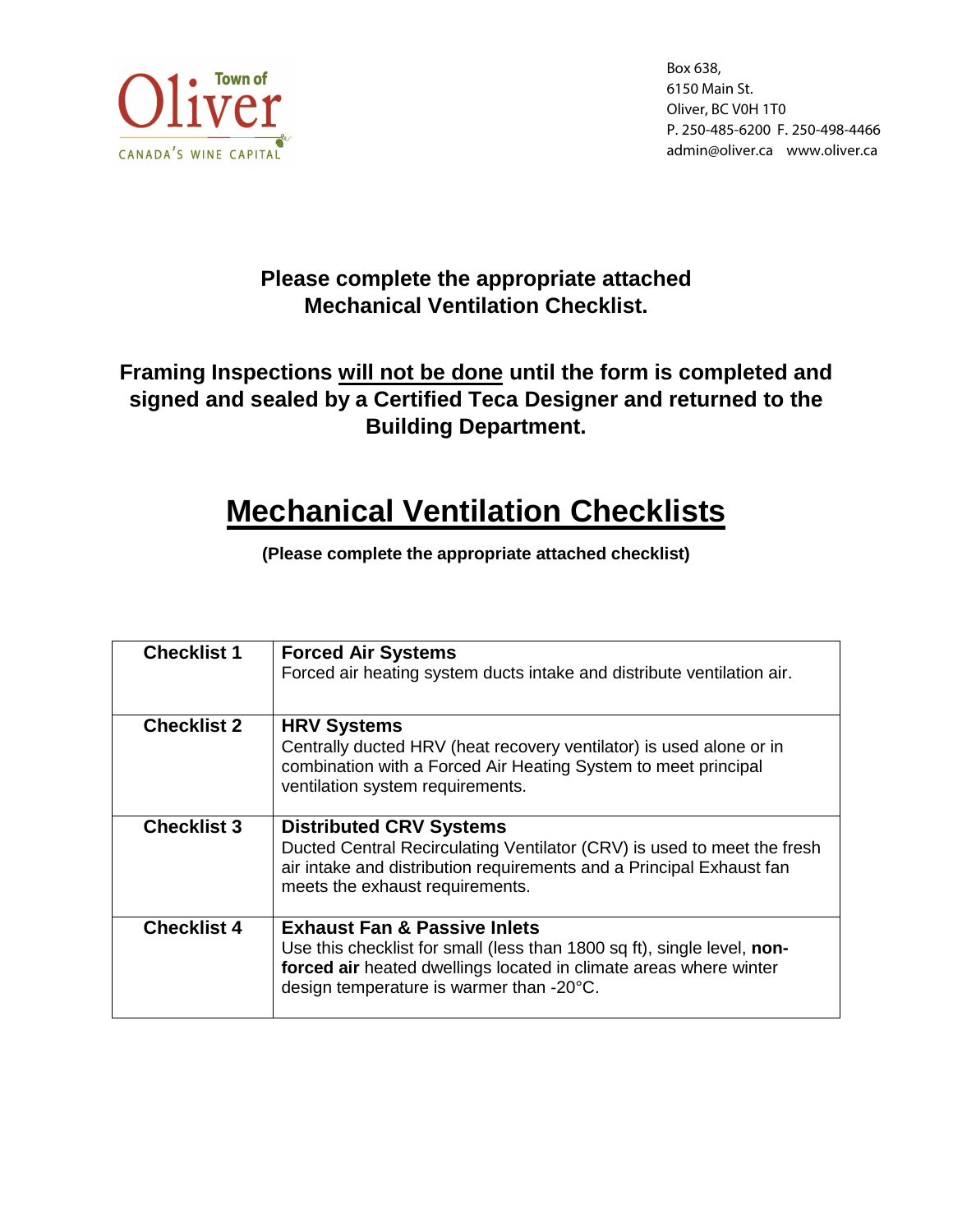**Ventilation Checklist 1—Forced Air Systems** SENTENCE 9.32.3.4(2)

Use this Checklist where **forced air heating system ducts intake and distribute** ventilation air.

| Civic Address Civic Address                                                                               |                                                                              | Permit No.                                                                            |  |
|-----------------------------------------------------------------------------------------------------------|------------------------------------------------------------------------------|---------------------------------------------------------------------------------------|--|
| Number of Bedrooms                                                                                        | A bedroom is a room with an openable<br>window (minimum dimensions apply), a |                                                                                       |  |
| Total Floor area of living space                                                                          | (B)<br>$ft^2$                                                                | closet and a closing interior door.                                                   |  |
| Total Interior Volume of Dwelling                                                                         | $ft^3$                                                                       | Total volume includes all heated interior<br>spaces (including crawlspace if heated). |  |
| .5 ACH (air changes/hr) = Volume x $0.5 \div 60 =$                                                        | cfm<br>(C)                                                                   | Exhaust appliances exceeding<br>.5 ACH may require make-up air.                       |  |
| 1. Principal Ventilation System Exhaust Fan Minimum Air-flow Rate                                         |                                                                              |                                                                                       |  |
| Use the bedroom count from Box $(A)$ and Total square footage from Box $(B)$ above and Table 9.32.3.5. to |                                                                              |                                                                                       |  |
| determine                                                                                                 |                                                                              |                                                                                       |  |
| <b>Minimum Required Prinicpal Exhaust System Capacity</b>                                                 |                                                                              | cfm<br>(D)                                                                            |  |
| 2. Principal System Fan Choice                                                                            |                                                                              |                                                                                       |  |
| a) Exhaust Fan continuous running Make_______________Model___                                             |                                                                              | Sone Rating                                                                           |  |
|                                                                                                           | Capacity                                                                     |                                                                                       |  |
| Location:                                                                                                 | at $0.2$ ESP                                                                 | cfm $\mid$ (E) Must be $\geq$ than Box (D)                                            |  |
|                                                                                                           | If CEV, capacity @0.4ESP                                                     |                                                                                       |  |
| 3. Fan Duct Size and Equivalent Length                                                                    |                                                                              |                                                                                       |  |
| a) Installed Equivalent Length:                                                                           |                                                                              |                                                                                       |  |
| Length of duct ______ft + Ext. hood 30 ft + (____# elbows at 10 ft each =______) = $\Box$                 |                                                                              | ft $(F)$                                                                              |  |
| b) Choose type of duct:                                                                                   |                                                                              | Flex duct $\Box$ or Rigid (smooth) duct $\Box$                                        |  |
| c) Duct size required to flow Box E cfm through Box F equivalent length of duct $=$                       |                                                                              |                                                                                       |  |
| Use Table $9.32.3.8(3)$ to determine duct size.                                                           |                                                                              | in $\emptyset$                                                                        |  |
| 4. Required Kitchen and Bathroom Exhaust Fans: Re-list below if Principal Exhaust Fan meets all or        |                                                                              |                                                                                       |  |
| part of Kitchen/Bathroom spot Exhaust requirements.                                                       |                                                                              |                                                                                       |  |

|                                                                                                                                                                                                                                                                                                                                                                                                                                                                     | REQUIRED                                                                | <b>EXHAUST EQUIPMENT</b> |                    |                 |      |                           |                                      |            |
|---------------------------------------------------------------------------------------------------------------------------------------------------------------------------------------------------------------------------------------------------------------------------------------------------------------------------------------------------------------------------------------------------------------------------------------------------------------------|-------------------------------------------------------------------------|--------------------------|--------------------|-----------------|------|---------------------------|--------------------------------------|------------|
|                                                                                                                                                                                                                                                                                                                                                                                                                                                                     | <b>EXHAUST</b><br>Spot Exhaust Kitchen & Bath WALL/CEILING FANS<br>RATE |                          |                    |                 |      |                           |                                      | Ex.Fan/CEV |
| <b>ROOM</b>                                                                                                                                                                                                                                                                                                                                                                                                                                                         | <b>Table</b>                                                            | Fan Make & Model         | <b>CFM</b>         |                 |      |                           | *Duct Sizing per Table $9.32.3.8(3)$ | Principal  |
|                                                                                                                                                                                                                                                                                                                                                                                                                                                                     | 9.32.3.6                                                                |                          | @ 0.2 ESP<br>Manf. | Duct Dia (in Ø) |      | Max. Equiv.<br>Length per | Installed Equiv.                     | System CFM |
|                                                                                                                                                                                                                                                                                                                                                                                                                                                                     |                                                                         |                          | Rated              | rigid           | flex | table                     | Length                               |            |
|                                                                                                                                                                                                                                                                                                                                                                                                                                                                     |                                                                         |                          |                    |                 |      |                           |                                      |            |
|                                                                                                                                                                                                                                                                                                                                                                                                                                                                     |                                                                         |                          |                    |                 |      |                           |                                      |            |
|                                                                                                                                                                                                                                                                                                                                                                                                                                                                     |                                                                         |                          |                    |                 |      |                           |                                      |            |
|                                                                                                                                                                                                                                                                                                                                                                                                                                                                     |                                                                         |                          |                    |                 |      |                           |                                      |            |
|                                                                                                                                                                                                                                                                                                                                                                                                                                                                     |                                                                         |                          |                    |                 |      |                           |                                      |            |
|                                                                                                                                                                                                                                                                                                                                                                                                                                                                     |                                                                         |                          |                    |                 |      |                           |                                      |            |
|                                                                                                                                                                                                                                                                                                                                                                                                                                                                     |                                                                         |                          |                    |                 |      |                           |                                      |            |
|                                                                                                                                                                                                                                                                                                                                                                                                                                                                     |                                                                         |                          |                    |                 |      |                           |                                      |            |
| <b>TOTAL</b><br>* For fan capacities exceeding 175cfm in Table 9.32.3.8(3), follow manufacturer's<br>$(must =$<br>$\mathcal{L}_{\mathcal{L}}$ , and the second contract of the second contract of the second contract $\mathcal{L}_{\mathcal{L}}$ , $\mathcal{L}_{\mathcal{L}}$ , $\mathcal{L}_{\mathcal{L}}$ , $\mathcal{L}_{\mathcal{L}}$ , $\mathcal{L}_{\mathcal{L}}$ , $\mathcal{L}_{\mathcal{L}}$ , $\mathcal{L}_{\mathcal{L}}$ , $\mathcal{L}_{\mathcal{L}}$ |                                                                         |                          |                    |                 |      |                           |                                      |            |

**© March 2015 TECA All Rights Reserved** Checklist 1, pg1of2 installation instructions or use good engineering practice to size duct. See *Ventilation Guidelines* Appendix page 16-A, *Duct Sizing for Larger Fans*.  $\left| \right|$  Box E)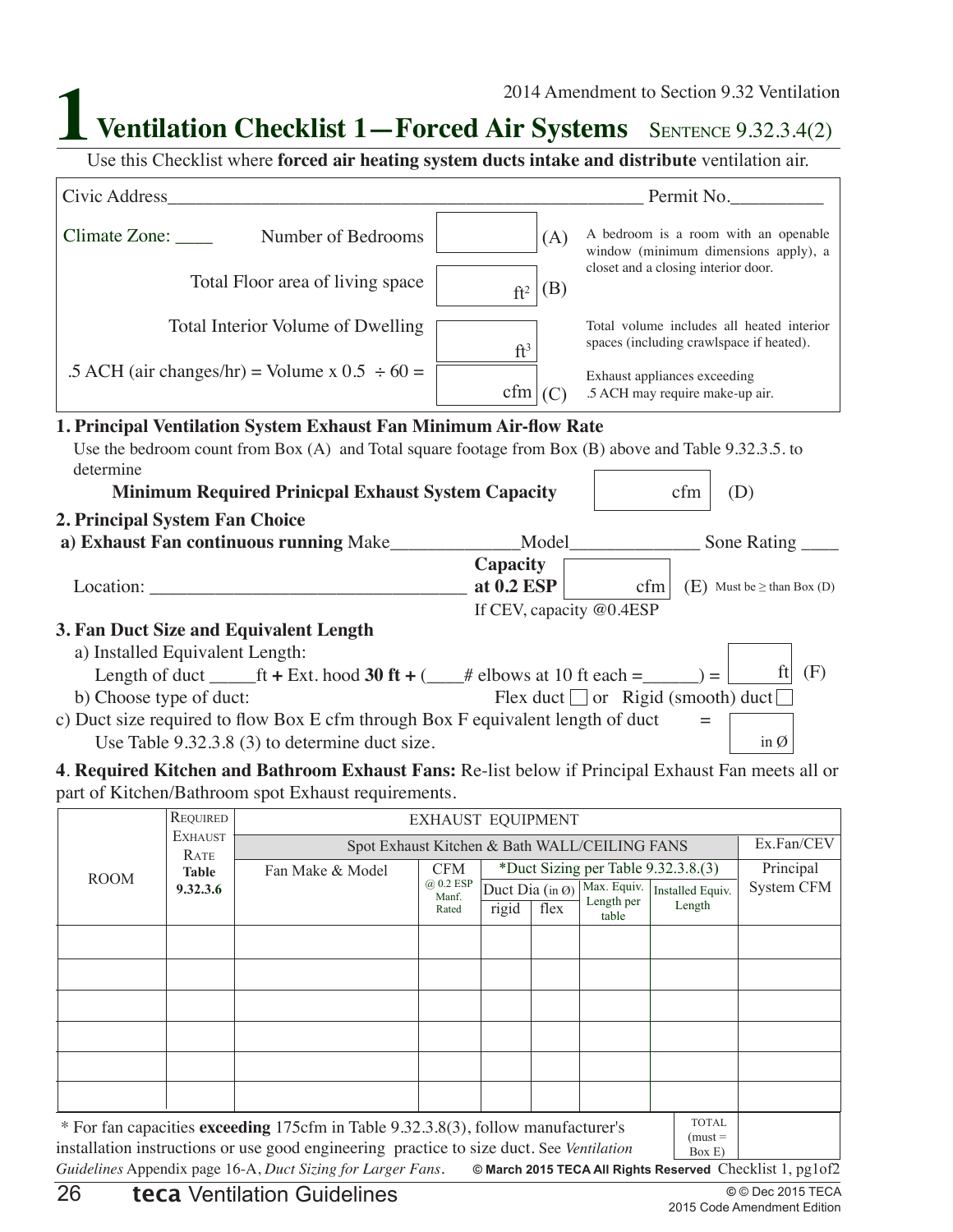| 5. Fresh Air must be ducted from outside to Return Air of Forced Air Heating for distribution.<br>a) Ventilation air duct is connected not more than 15ft, nor less than 10ft upstream of the heating appliance, unless a flow control |                                               |
|----------------------------------------------------------------------------------------------------------------------------------------------------------------------------------------------------------------------------------------|-----------------------------------------------|
| device is used.<br>b) Duct Size for Fresh Air intake to RA. Choose one.                                                                                                                                                                |                                               |
| Rigid Duct: 4" Ø minimum, must be insulated & vapour barriered for full length, OR                                                                                                                                                     |                                               |
| Flex Duct: $5\%$ minimum, must be insulated & vapour barriered for full length.<br>c) Furnace fan continuous operation.                                                                                                                |                                               |
| 6. Forced Air Heating System is ducted to supply air to every bedroom and any level without a bedroom.                                                                                                                                 |                                               |
| 7. If Heated Crawlspace present, (Choose one)<br>Minimum of one RA grille located in the crawlspace, OR                                                                                                                                |                                               |
| No RA grille in crawlspace, choose ventilation Option 1, 2, or 3 per sentence $9.32.3.7(2)$                                                                                                                                            |                                               |
| <b>MAKE-UP AIR Requirements</b><br>1. NAFFVA (Naturally Aspirated Fuel Fired Vented Appliance) present in dwelling unit? (per Sentence 9.32.4.1)                                                                                       |                                               |
| No, Omit Steps $2 & 3$<br>Yes, Proceed to Step 2                                                                                                                                                                                       |                                               |
| 2. Exhaust Appliance present which exceeds Box C 0.5 ACH:                                                                                                                                                                              |                                               |
| No such appliance. Omit Step 3                                                                                                                                                                                                         |                                               |
| Yes, Commit to Depressurization Test (See CAUTION, TECA Vent Manual pg 24)<br>Yes, Proceed to Step 3                                                                                                                                   |                                               |
| 3. Use Active Make-up Air for Exhaust Appliance. (Choose a or b)                                                                                                                                                                       |                                               |
| <b>Make-up Air Fan required:</b>                                                                                                                                                                                                       | <b>Exhaust Appliance Actual Installed Cfm</b> |
|                                                                                                                                                                                                                                        |                                               |
| Duct diameter __________inches Fan Location                                                                                                                                                                                            |                                               |
| Fan interconnected with exhaust appliance fan. Fan ducted to ___________________<br>a) Active Make-up Air delivered to an Unoccupied Area first (not directly to room containing the appliance).                                       |                                               |
| i) Tempering Required per $9.32.4.1(4)(a)$ :                                                                                                                                                                                           |                                               |
| Show calculation how make-up air will be tempered to at least 34°F (1°C) before entering unoccupied area.                                                                                                                              |                                               |
|                                                                                                                                                                                                                                        |                                               |
| 3412 BTUH/kw                                                                                                                                                                                                                           | Duct Heater                                   |
| ii) Transfer Grill Required: Size 1 sq in of gross area per 2 cfm: Transfer grill size ______ sq. in. Location                                                                                                                         |                                               |
| iii) Additional Tempering Required per 9.32.4.1.(4)(b) before transfer to occupied area: Show calculation and describe<br>how make-up air will be further tempered to at least $54^{\circ}$ F (12 $^{\circ}$ C).                       |                                               |
|                                                                                                                                                                                                                                        | $=$ _______(kw) Heat from unoccupied area     |
| 3412 BTUH/kw                                                                                                                                                                                                                           | required to raise temp by 20°F                |
| Tempered by: —————                                                                                                                                                                                                                     |                                               |
| OR b) Active Make-up Air delivered to an Occupied Area: Tempering Required. Show calculation how make-up air will<br>be tempered to at least $54^{\circ}F(12^{\circ}C)$ .                                                              |                                               |
|                                                                                                                                                                                                                                        | $=$ (kw)                                      |
| 3412 BTUH/kw                                                                                                                                                                                                                           | Duct Heater                                   |
|                                                                                                                                                                                                                                        | © March 2015 TECA All Rights Reserved         |
| <b>Installer Certification:</b>                                                                                                                                                                                                        | <b>2012 TECA Ventilation</b>                  |
| I hereby certify that the design and installation of the ventilation system                                                                                                                                                            | <b>Certification Stamp</b>                    |
| complies with the 2012 B.C. Building Code, 2014 Section 9.32 Amendment.                                                                                                                                                                |                                               |
|                                                                                                                                                                                                                                        |                                               |
| Print Name                                                                                                                                                                                                                             |                                               |
| Signature                                                                                                                                                                                                                              |                                               |
|                                                                                                                                                                                                                                        |                                               |
|                                                                                                                                                                                                                                        |                                               |
| Checklist 1, page2 of 2                                                                                                                                                                                                                |                                               |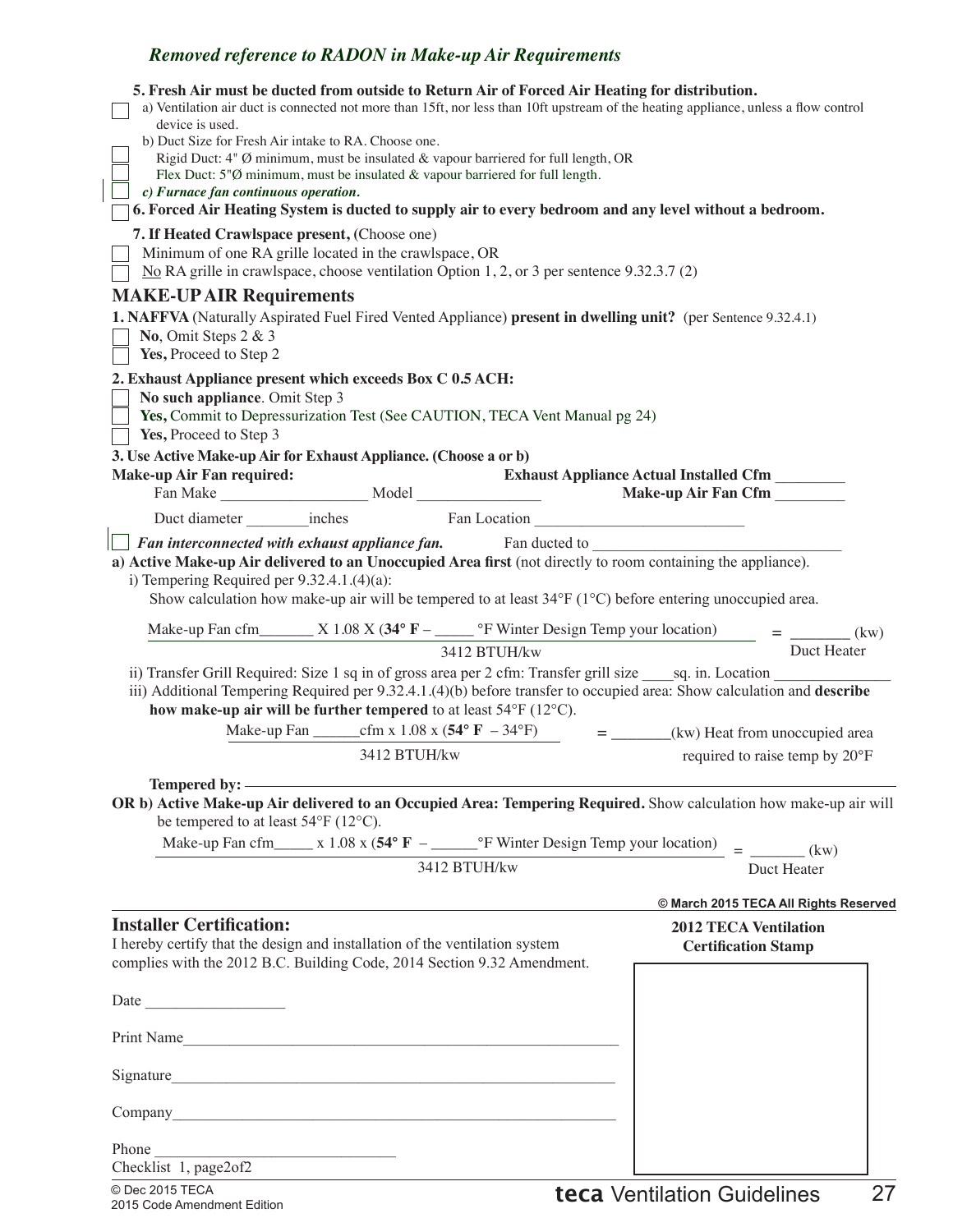## **2014 Amendment to Section 9.32 Ventilation**<br>Use this checklist when a centrally ducted HRV (heat recovery ventilator) is used alone or in combination **Ventilation Checklist 2—HRV Systems** SENTENCE 9.32.3.4 (3) & (4) 2014 Amendment to Section 9.32 Ventilation

with a Forced Air Heating System to meet principal ventilation system requirements.

| Civic Address                                                                                                                                                |                        | Permit No.                                                                            |
|--------------------------------------------------------------------------------------------------------------------------------------------------------------|------------------------|---------------------------------------------------------------------------------------|
| Climate Zone:<br>Number of Bedrooms                                                                                                                          | (A)                    | A bedroom is a room with an openable<br>window (minimum dimensions apply), a          |
| Total Floor area of living space                                                                                                                             | (B)<br>ft <sup>2</sup> | closet and a closing interior door.                                                   |
| Total Interior Volume of Dwelling                                                                                                                            | ft <sup>3</sup>        | Total volume includes all heated interior<br>spaces (including crawlspace if heated). |
| .5 ACH (air changes/hr) = Volume x $0.5 \div 60 =$                                                                                                           | cfm                    | Exhaust appliances exceeding<br>.5 ACH may require make-up air.                       |
| 1. Use the bedroom count (Box A above) and total square footage (Box B above) to determine the<br>minimum principal Air Flow rate required by Table 9.32.3.5 |                        |                                                                                       |

| minimum principalitan Tiow Taic required by Table 7 whole<br><b>Minimum Required Rate</b> | cfm |  |
|-------------------------------------------------------------------------------------------|-----|--|
| <b>2. HRV Make</b><br>Model                                                               |     |  |
| <b>3. HRV Capacity: CFM @ 0.4 ESP.</b> Box E must meet Box D requirement.                 | cfm |  |

\_\_\_\_\_\_\_\_\_\_\_\_\_\_\_\_\_\_\_\_\_\_\_\_\_\_\_\_\_\_\_\_\_\_ \_\_\_\_\_\_\_\_\_\_\_\_\_\_\_\_\_\_\_\_\_\_\_\_\_\_\_\_\_\_\_\_\_\_\_\_ \_\_\_\_\_\_\_\_\_\_\_\_\_\_\_\_\_\_\_\_\_\_\_\_\_\_\_\_\_\_\_\_\_\_ \_\_\_\_\_\_\_\_\_\_\_\_\_\_\_\_\_\_\_\_\_\_\_\_\_\_\_\_\_\_\_\_\_\_\_\_ \_\_\_\_\_\_\_\_\_\_\_\_\_\_\_\_\_\_\_\_\_\_\_\_\_\_\_\_\_\_\_\_\_\_ \_\_\_\_\_\_\_\_\_\_\_\_\_\_\_\_\_\_\_\_\_\_\_\_\_\_\_\_\_\_\_\_\_\_\_\_

**4. List Exhaust Grilles Locations:** 1 minimum @ 6 ft or higher from floor of uppermost level.

#### **5. Required Kitchen and Bathroom Exhaust**

If HRV used to meet all or part of Kitchen/Bathroom spot exhaust requirements list below.

|             | <b>REQUIRED</b>        | <b>EXHAUST EQUIPMENT</b>                                                               |                                 |                                     |      |                                    |                                     |            |
|-------------|------------------------|----------------------------------------------------------------------------------------|---------------------------------|-------------------------------------|------|------------------------------------|-------------------------------------|------------|
|             | <b>EXHAUST</b><br>RATE | <b>HRV</b><br>Spot Exhaust Kitchen & Bath WALL/CEILING FANS                            |                                 |                                     |      |                                    |                                     |            |
| <b>ROOM</b> | <b>Table</b>           | Fan Make & Model                                                                       | <b>CFM</b>                      |                                     |      |                                    | *Duct Sizing per Table 9.32.3.8.(3) | Principal  |
|             | 9.32.3.6               |                                                                                        | $(a)$ 0.2 ESP<br>Manf.<br>Rated | Duct Dia (in $\emptyset$ )<br>rigid | flex | Max. Equiv.<br>Length per<br>table | Installed Equiv.<br>Length          | System CFM |
|             |                        |                                                                                        |                                 |                                     |      |                                    |                                     |            |
|             |                        |                                                                                        |                                 |                                     |      |                                    |                                     |            |
|             |                        |                                                                                        |                                 |                                     |      |                                    |                                     |            |
|             |                        |                                                                                        |                                 |                                     |      |                                    |                                     |            |
|             |                        |                                                                                        |                                 |                                     |      |                                    |                                     |            |
|             |                        |                                                                                        |                                 |                                     |      |                                    |                                     |            |
|             |                        |                                                                                        |                                 |                                     |      |                                    |                                     |            |
|             |                        | $*$ Ear fan appearing exampling 175 $\delta$ in Table 0.22.2.2.2. follow manufacturars |                                 |                                     |      |                                    | <b>TOTAL</b><br>$(must -$           |            |

\* For fan capacities **exceeding** 175cfm in Table 9.32.3.8(3), follow manufacturer's installation instructions or use good engineering practice to size duct. See *Ventilation* 

must Box E)

Guidelines Appendix page 16-A, *Duct Sizing for Larger Fans*. © March 2015 TECA All Rights Reserved Checklist 2, pg1of2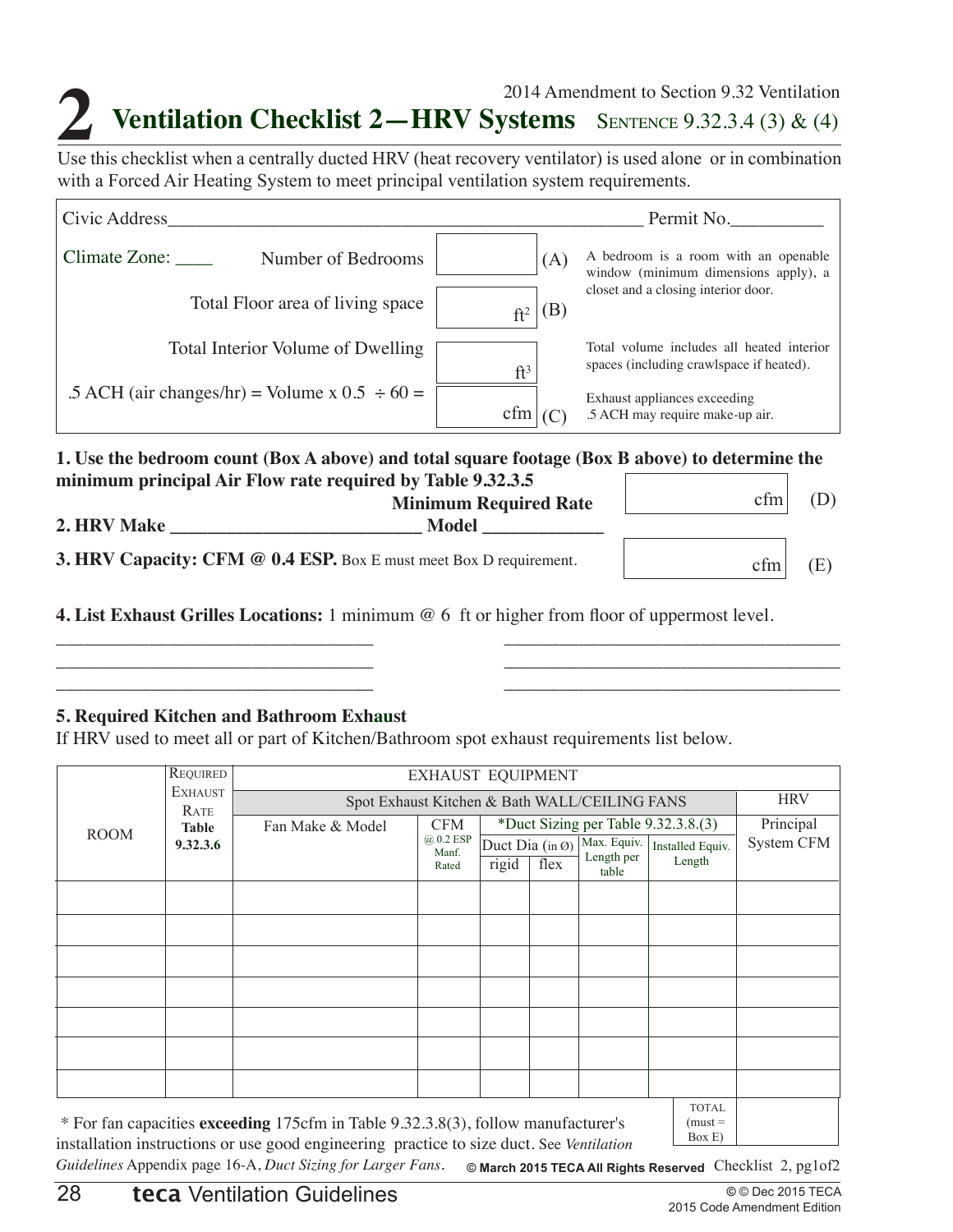|                                                                                                              |              | <b>6. HRV Fresh Air Distribution</b> (Choose a or b)                                                   |                                                                                                                                                                                                                                                               |
|--------------------------------------------------------------------------------------------------------------|--------------|--------------------------------------------------------------------------------------------------------|---------------------------------------------------------------------------------------------------------------------------------------------------------------------------------------------------------------------------------------------------------------|
|                                                                                                              |              |                                                                                                        | a) Supply Air from HRV direct connect to Return Air of a Forced Air Heating System:                                                                                                                                                                           |
| $\Box$ FA system fan and HRV fan continuous operation and                                                    |              |                                                                                                        |                                                                                                                                                                                                                                                               |
| $\Box$ FA system ducted to supply air to every bedroom and each floor level without a bedroom                |              |                                                                                                        |                                                                                                                                                                                                                                                               |
| b) Supply Air from HRV distributed independently                                                             |              |                                                                                                        |                                                                                                                                                                                                                                                               |
|                                                                                                              |              | Ducted to every bedroom and each floor level without a bedroom and                                     |                                                                                                                                                                                                                                                               |
| <b>HRV</b> fan continuous operation                                                                          |              |                                                                                                        |                                                                                                                                                                                                                                                               |
| 7. If Heated Crawlspace present, (Choose one)                                                                |              |                                                                                                        |                                                                                                                                                                                                                                                               |
|                                                                                                              |              | Minimum of one Forced Air System RA grille located in the crawlspace, OR                               |                                                                                                                                                                                                                                                               |
|                                                                                                              |              | $\neg$ No RA grille in crawlspace, choose ventilation Option 1, 2, or 3 per sentence 9.32.3.7 (2)      |                                                                                                                                                                                                                                                               |
| <b>MAKE-UP AIR Requirements</b>                                                                              |              |                                                                                                        |                                                                                                                                                                                                                                                               |
|                                                                                                              |              |                                                                                                        | 1. NAFFVA (Naturally Aspirated Fuel Fired Vented Appliance) present in dwelling unit? (per Sentence 9.32.4.1)                                                                                                                                                 |
| No, Omit Steps $2 & 3$                                                                                       |              |                                                                                                        |                                                                                                                                                                                                                                                               |
| Yes, Proceed to Step 2                                                                                       |              |                                                                                                        |                                                                                                                                                                                                                                                               |
| 2. Exhaust Appliance present which exceeds Box C 0.5 ACH:                                                    |              |                                                                                                        |                                                                                                                                                                                                                                                               |
| No such appliance. Omit Step 3                                                                               |              | Yes, Commit to Depressurization Test (See CAUTION, TECA Vent Manual pg 24)                             |                                                                                                                                                                                                                                                               |
| Yes, Proceed to Step 3                                                                                       |              |                                                                                                        |                                                                                                                                                                                                                                                               |
| 3. Use Active Make-up Air for Exhaust Appliance. (Choose a or b)                                             |              |                                                                                                        |                                                                                                                                                                                                                                                               |
| <b>Make-up Air Fan required:</b>                                                                             |              |                                                                                                        | <b>Exhaust Appliance Actual Installed Cfm</b>                                                                                                                                                                                                                 |
|                                                                                                              |              |                                                                                                        |                                                                                                                                                                                                                                                               |
|                                                                                                              |              |                                                                                                        |                                                                                                                                                                                                                                                               |
|                                                                                                              |              | Fan interconnected with exhaust appliance fan. Fan ducted to ___________________                       |                                                                                                                                                                                                                                                               |
| a) Active Make-up Air delivered to an Unoccupied Area first (not directly to room containing the appliance). |              |                                                                                                        |                                                                                                                                                                                                                                                               |
| i) Tempering Required per $9.32.4.1(4)(a)$ :                                                                 |              |                                                                                                        |                                                                                                                                                                                                                                                               |
|                                                                                                              |              |                                                                                                        | Show calculation how make-up air will be tempered to at least 34°F (1°C) before entering unoccupied area.                                                                                                                                                     |
|                                                                                                              |              |                                                                                                        |                                                                                                                                                                                                                                                               |
|                                                                                                              |              |                                                                                                        |                                                                                                                                                                                                                                                               |
|                                                                                                              |              |                                                                                                        | Make-up Fan cfm X 1.08 X (34° F - $\frac{\text{e}}{\text{e}t}$ - $\frac{\text{e}}{\text{e}t}$ - $\frac{\text{e}}{\text{e}t}$ - $\frac{\text{e}}{\text{e}t}$ - $\frac{\text{e}}{\text{e}t}$ - $\frac{\text{e}}{\text{e}t}$ - $\frac{\text{e}}{\text{e}t}$ (kw) |
|                                                                                                              |              | 3412 BTUH/kw                                                                                           | Duct Heater                                                                                                                                                                                                                                                   |
|                                                                                                              |              |                                                                                                        | ii) Transfer Grill Required: Size 1 sq in of gross area per 2 cfm: Transfer grill size sq. in. Location<br>iii) Additional Tempering Required per 9.32.4.1.(4)(b) before transfer to occupied area: Show calculation and describe                             |
| how make-up air will be further tempered to at least $54^{\circ}$ F (12 $^{\circ}$ C).                       |              |                                                                                                        |                                                                                                                                                                                                                                                               |
|                                                                                                              |              |                                                                                                        | $=$ ________(kw) Heat from unoccupied area                                                                                                                                                                                                                    |
|                                                                                                              | 3412 BTUH/kw |                                                                                                        | required to raise temp by 20°F                                                                                                                                                                                                                                |
|                                                                                                              |              |                                                                                                        |                                                                                                                                                                                                                                                               |
|                                                                                                              |              |                                                                                                        |                                                                                                                                                                                                                                                               |
| be tempered to at least $54^{\circ}$ F (12°C).                                                               |              |                                                                                                        | OR b) Active Make-up Air delivered to an Occupied Area: Tempering Required. Show calculation how make-up air will                                                                                                                                             |
|                                                                                                              |              | Make-up Fan cfm______ x 1.08 x (54 $\degree$ F -________ $\degree$ F Winter Design Temp your location) |                                                                                                                                                                                                                                                               |
|                                                                                                              |              | 3412 BTUH/kw                                                                                           | $=$ (kw)                                                                                                                                                                                                                                                      |
| © March 2015 TECA All Rights Reserved                                                                        |              |                                                                                                        | Duct Heater                                                                                                                                                                                                                                                   |
| <b>Installer Certification:</b>                                                                              |              |                                                                                                        | <b>2012 TECA Ventilation</b>                                                                                                                                                                                                                                  |
| I hereby certify that the design and installation of the ventilation system                                  |              |                                                                                                        | <b>Certification Stamp</b>                                                                                                                                                                                                                                    |
| complies with the 2012 B.C. Building Code, 2014 Section 9.32 Amendment.                                      |              |                                                                                                        |                                                                                                                                                                                                                                                               |
|                                                                                                              |              |                                                                                                        |                                                                                                                                                                                                                                                               |
| Date                                                                                                         |              |                                                                                                        |                                                                                                                                                                                                                                                               |
|                                                                                                              |              |                                                                                                        |                                                                                                                                                                                                                                                               |
| Print Name                                                                                                   |              |                                                                                                        |                                                                                                                                                                                                                                                               |
| Signature                                                                                                    |              |                                                                                                        |                                                                                                                                                                                                                                                               |
|                                                                                                              |              |                                                                                                        |                                                                                                                                                                                                                                                               |
|                                                                                                              |              |                                                                                                        |                                                                                                                                                                                                                                                               |
|                                                                                                              |              |                                                                                                        |                                                                                                                                                                                                                                                               |
| Phone<br>Checklist 2, pg2of2                                                                                 |              |                                                                                                        |                                                                                                                                                                                                                                                               |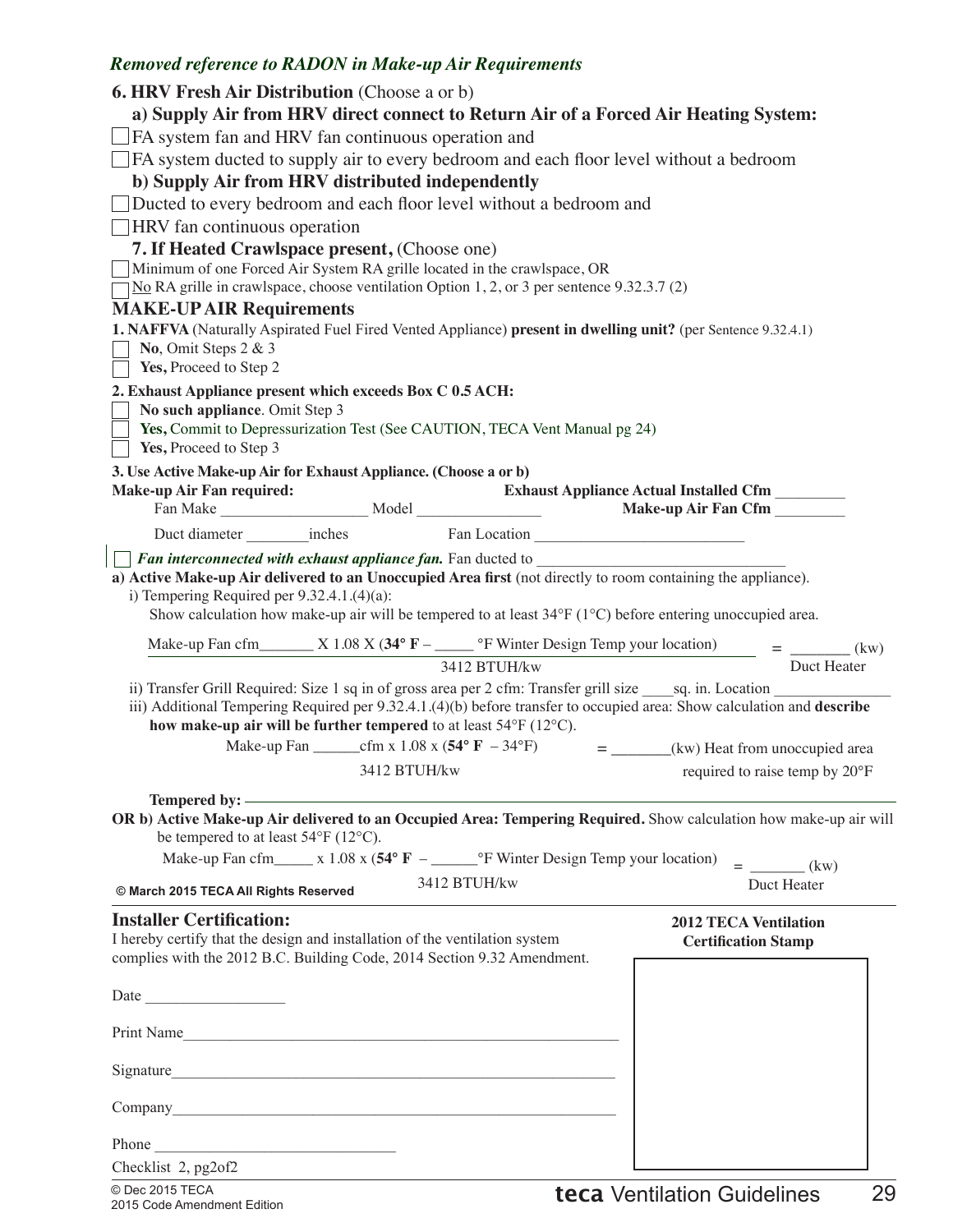## **3 Ventilation Checklist 3—Distributed CRV Systems SENTENCE 9.32.3.4(5)**

Use this Checklist when a ducted Central Recirculating Ventilator (CRV) is used to meet the fresh air intake and distribution requirements and a Principal Exhaust fan meets the exhaust requirements.

| Civic Address Civic Address                                                                                                       |                          | Permit No.                                                                            |
|-----------------------------------------------------------------------------------------------------------------------------------|--------------------------|---------------------------------------------------------------------------------------|
| Climate Zone: ____<br>Number of Bedrooms                                                                                          | (A)                      | A bedroom is a room with an openable<br>window (minimum dimensions apply), a          |
| Total Floor area of living space                                                                                                  | (B)<br>$ft^2$            | closet and a closing interior door.                                                   |
| Total Interior Volume of Dwelling                                                                                                 | $ft^3$                   | Total volume includes all heated interior<br>spaces (including crawlspace if heated). |
| .5 ACH (air changes/hr) = Volume x $0.5 \div 60 =$                                                                                | cfm (C)                  | Exhaust appliances exceeding<br>.5 ACH may require make-up air.                       |
| 1. Principal Ventilation System Exhaust Fan Minimum Air-flow Rate                                                                 |                          |                                                                                       |
| Use the bedroom count from Box $(A)$ and Total square footage from Box $(B)$ above and Table 9.32.3.5. to                         |                          |                                                                                       |
| determine                                                                                                                         |                          |                                                                                       |
| <b>Minimum Required Prinicpal Exhaust System Capacity</b>                                                                         |                          | cfm<br>(D)                                                                            |
| 2. Principal System Fan Choice                                                                                                    |                          |                                                                                       |
|                                                                                                                                   |                          |                                                                                       |
|                                                                                                                                   | Capacity                 |                                                                                       |
| Location:                                                                                                                         |                          | <b>at 0.2 ESP</b> cfm $(E)$ Must be $\geq$ than Box (D)                               |
|                                                                                                                                   | If CEV, capacity @0.4ESP |                                                                                       |
| 3. Fan Duct Size and Equivalent Length                                                                                            |                          |                                                                                       |
| a) Installed Equivalent Length:                                                                                                   |                          |                                                                                       |
| Length of duct ______ft + Ext. hood 30 ft + (____# elbows at 10 ft each =______) = [                                              |                          | ft $(F)$                                                                              |
| b) Choose type of duct:                                                                                                           |                          | Flex duct $\Box$ or Rigid (smooth) duct $\Box$                                        |
| c) Duct size required to flow Box E cfm through Box F equivalent length of duct<br>Use Table 9.32.3.8 (3) to determine duct size. |                          | in $\emptyset$                                                                        |
| 4. Required Kitchen and Bathroom Exhaust Fans: Re-list below if Principal Exhaust Fan meets all or                                |                          |                                                                                       |
| part of Kitchen/Bathroom spot Exhaust requirements.                                                                               |                          |                                                                                       |

Duct Dia (in Ø) rigid flex REQUIRED **EXHAUST EQUIPMENT EXHAUST RATE Table 9.32.3.6** Spot Exhaust Kitchen & Bath WALL/CEILING FANS ROOM TOTAL  $(must =$ Box E) CFM @ 0.2 ESP Manf. Rated Max. Equiv. Length per table Installed Equiv. Length Fan Make & Model CFM \*Duct Sizing per Table 9.32.3.8.(3) Ex.Fan/CEV Principal System CFM \* For fan capacities **exceeding** 175cfm in Table 9.32.3.8(3), follow manufacturer's installation instructions or use good engineering practice to size duct. See *Ventilation* 

Checklist 3, pg1of2 **© March 2015 TECA All Rights Reserved** *Guidelines* Appendix page 16-A, *Duct Sizing for Larger Fans*.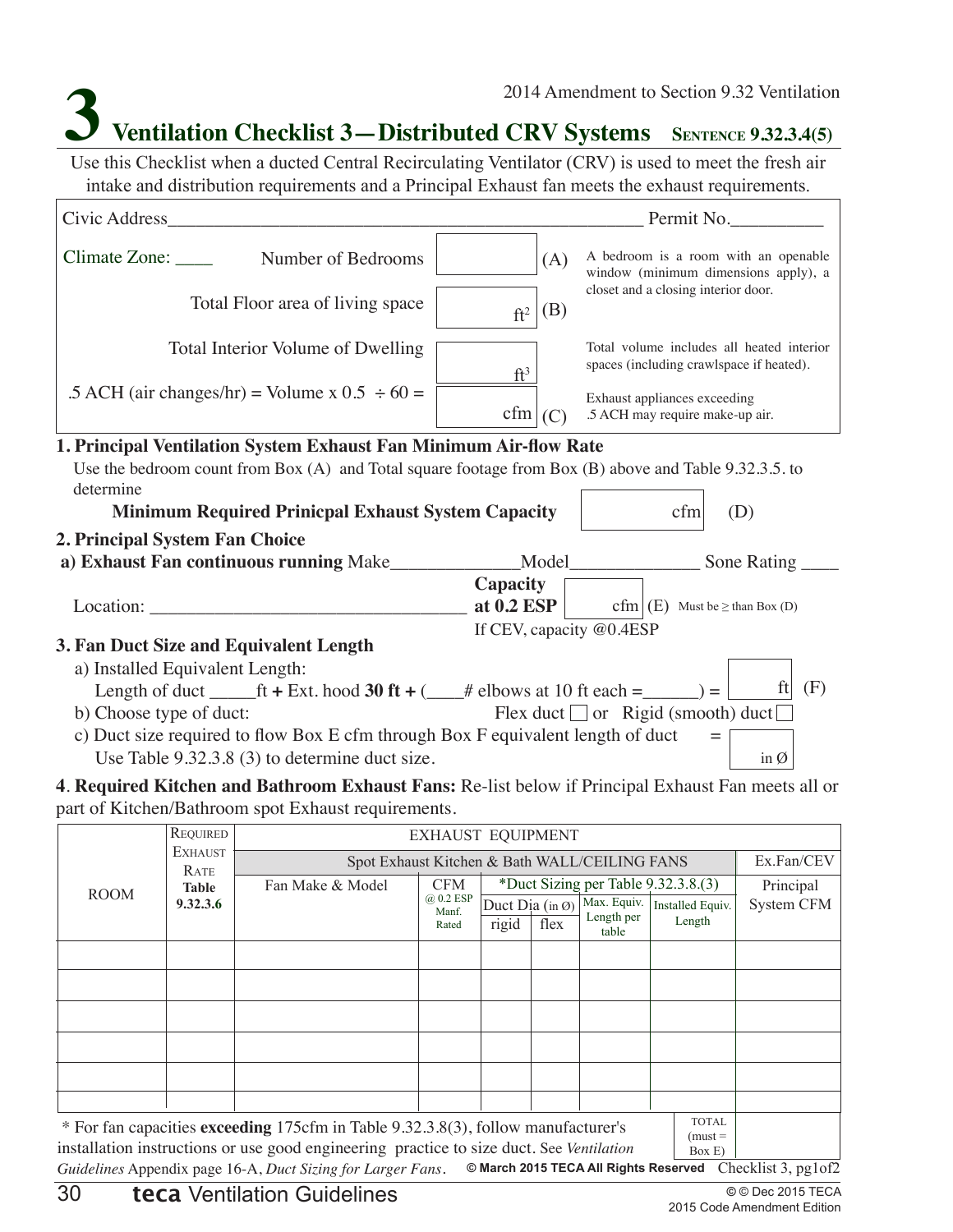| <b>5. CRV Fresh Air Intake &amp; Mixing Fan</b> (Choose a or b)<br>a) Box G CFM is minimum 2 times Box E cfm for +5°F and warmer winter design temperature.<br>b) Box G CFM is minimum 3 times Box E for less than +5°F winter design temperature.                                                                            |
|-------------------------------------------------------------------------------------------------------------------------------------------------------------------------------------------------------------------------------------------------------------------------------------------------------------------------------|
|                                                                                                                                                                                                                                                                                                                               |
| c) Duct Size for Fresh Air intake into return air of CRV:<br><b>0.4 ESP</b><br>cfm   (G)                                                                                                                                                                                                                                      |
| Min $4\degree$ Q rigid duct, must be insulated & vapour barriered for full length, OR<br>Min $5\degree\emptyset$ , flex duct, must be insulated & vapour barriered for full length,                                                                                                                                           |
| 6. CRV Fresh Air Circulation (Choose a or b)                                                                                                                                                                                                                                                                                  |
| a) Draw air from bedrooms and Supply air to common area.<br>b) Draw air from common area and Supply air to bedrooms.                                                                                                                                                                                                          |
| 7. If Heated Crawlspace present                                                                                                                                                                                                                                                                                               |
| Choose ventilation option $1, 2$ , or 3 per sentence $9.32.3.7$ (2).<br><b>MAKE-UP AIR Requirements</b>                                                                                                                                                                                                                       |
| 1. NAFFVA (Naturally Aspirated Fuel Fired Vented Appliance) present in dwelling unit? (per Sentence 9.32.4.1)<br>No, Omit Steps $2 & 3$                                                                                                                                                                                       |
| Yes, Proceed to Step 2                                                                                                                                                                                                                                                                                                        |
| 2. Exhaust Appliance present which exceeds Box C 0.5 ACH:<br>No such appliance. Omit Step 3<br>Yes, Commit to Depressurization Test (See CAUTION, TECA Vent Manual pg 24)<br>Yes, Proceed to Step 3<br>3. Use Active Make-up Air for Exhaust Appliance. (Choose a or b)                                                       |
| Exhaust Appliance Actual Installed Cfm<br><b>Make-up Air Fan required:</b>                                                                                                                                                                                                                                                    |
|                                                                                                                                                                                                                                                                                                                               |
|                                                                                                                                                                                                                                                                                                                               |
| a) Active Make-up Air delivered to an Unoccupied Area first (not directly to room containing the appliance).<br>i) Tempering Required per $9.32.4.1(4)(a)$ :<br>Show calculation how make-up air will be tempered to at least $34^{\circ}F(1^{\circ}C)$ before entering unoccupied area.                                      |
| Make-up Fan cfm______ X 1.08 X (34° $F -$ ____ °F Winter Design Temp your location)<br>3412 BTUH/kw<br>Duct Heater<br>3412 BTUH/kw                                                                                                                                                                                            |
| ii) Transfer Grill Required: Size 1 sq in of gross area per 2 cfm: Transfer grill size ______ sq. in. Location<br>iii) Additional Tempering Required per 9.32.4.1.(4)(b) before transfer to occupied area: Show calculation and describe<br>how make-up air will be further tempered to at least $54^{\circ}F(12^{\circ}C)$ . |
| $=$ ________(kw) Heat from unoccupied area                                                                                                                                                                                                                                                                                    |
| 3412 BTUH/kw<br>required to raise temp by 20°F                                                                                                                                                                                                                                                                                |
|                                                                                                                                                                                                                                                                                                                               |
| OR b) Active Make-up Air delivered to an Occupied Area: Tempering Required. Show calculation how make-up air will<br>be tempered to at least 54°F (12°C).                                                                                                                                                                     |
| Make-up Fan cfm_____ x 1.08 x ( $54^{\circ}$ F -_______ °F Winter Design Temp your location)<br>$=$ (kw)                                                                                                                                                                                                                      |
| © March 2015 TECA All Rights Reserved<br>3412 BTUH/kw<br>Duct Heater                                                                                                                                                                                                                                                          |
| <b>Installer Certification:</b><br><b>2012 TECA Ventilation</b><br>I hereby certify that the design and installation of the ventilation system<br><b>Certification Stamp</b><br>complies with the 2012 B.C. Building Code, 2014 Section 9.32 Amendment.                                                                       |
| Date                                                                                                                                                                                                                                                                                                                          |
| Print Name                                                                                                                                                                                                                                                                                                                    |
| Signature                                                                                                                                                                                                                                                                                                                     |
| Company company company company company company company company company company company company company company                                                                                                                                                                                                               |
| Phone<br>Checklist 3, pg2of2                                                                                                                                                                                                                                                                                                  |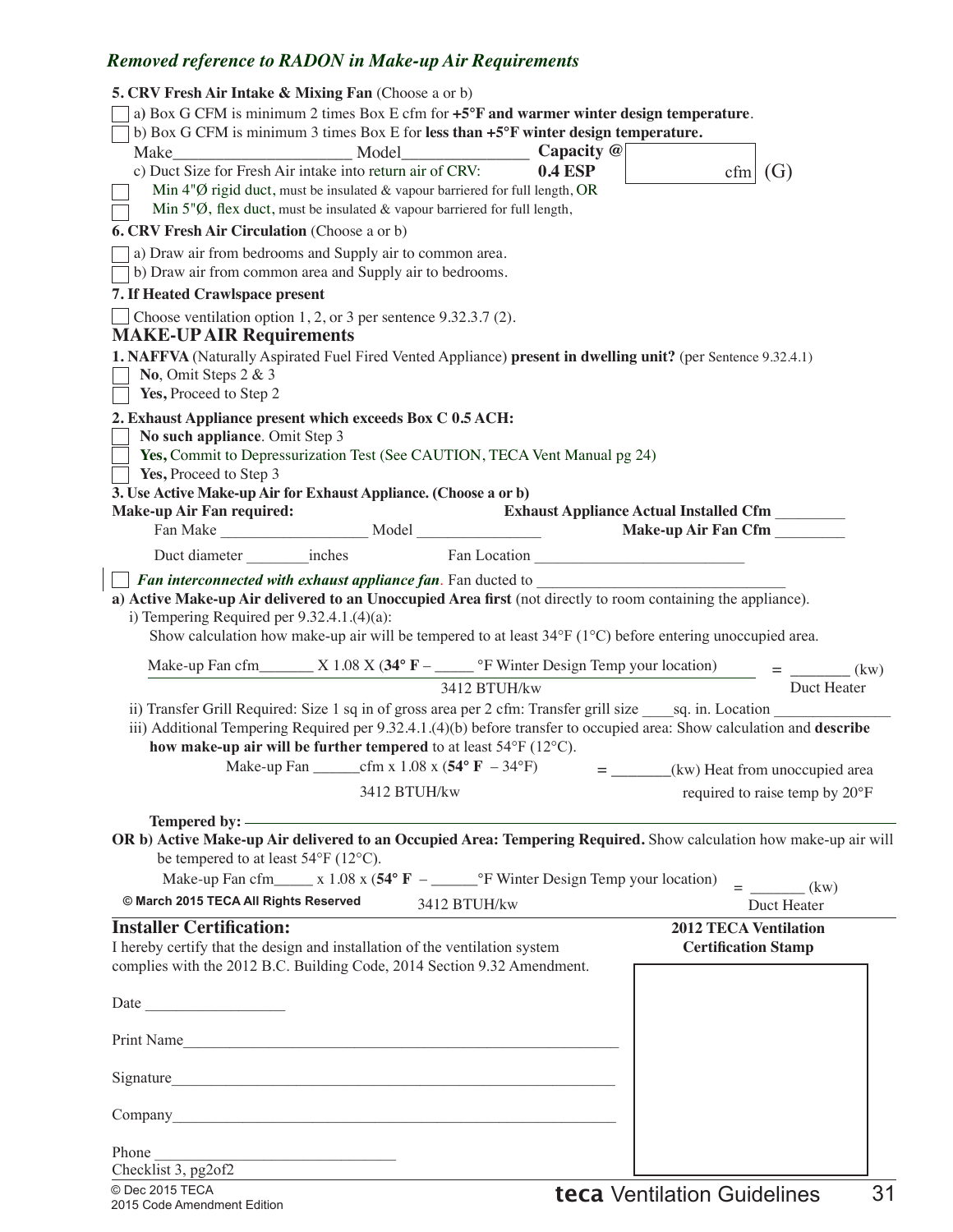## **Ventilation Checklist 4—Exhaust Fan & Passive Inlets** SENTENCE 9.32.3.4(6)

Use this checklist for small (≤ 1800 sqft), single level, **non-forced air** heated dwellings located in *mild coastal & moderate interior climates where winter design temperature is warmer than –4°F.* 

| Civic Address_                                                                                                                    |                          |                              | Permit No.                                                                            |
|-----------------------------------------------------------------------------------------------------------------------------------|--------------------------|------------------------------|---------------------------------------------------------------------------------------|
| $Climate Zone: \_\_\_\_\_\$<br>Number of Bedrooms                                                                                 | (A)                      |                              | A bedroom is a room with an openable<br>window (minimum dimensions apply), a          |
| Total Floor area of living space                                                                                                  | (B)<br>$ft^2$            |                              | closet and a closing interior door.                                                   |
| Total Interior Volume of Dwelling                                                                                                 | $ft^3$                   |                              | Total volume includes all heated interior<br>spaces (including crawlspace if heated). |
| .5 ACH (air changes/hr) = Volume x $0.5 \div 60 =$                                                                                | cfm (C)                  | Exhaust appliances exceeding | .5 ACH may require make-up air.                                                       |
| 1. Principal Ventilation System Exhaust Fan Minimum Air-flow Rate                                                                 |                          |                              |                                                                                       |
| Use the bedroom count from Box $(A)$ and Total square footage from Box $(B)$ above and Table 9.32.3.5. to                         |                          |                              |                                                                                       |
| determine                                                                                                                         |                          |                              |                                                                                       |
| <b>Minimum Required Prinicpal Exhaust System Capacity</b>                                                                         |                          |                              | (D)<br>cfm                                                                            |
| 2. Principal System Fan Choice                                                                                                    |                          |                              |                                                                                       |
| a) Exhaust Fan continuous running Make_____________Model_______________Sone Rating ___                                            |                          |                              |                                                                                       |
|                                                                                                                                   | Capacity                 |                              |                                                                                       |
| Location: Location:                                                                                                               | at $0.2$ ESP             | cfm                          | (E) Must be $\geq$ than Box (D)                                                       |
|                                                                                                                                   | If CEV, capacity @0.4ESP |                              |                                                                                       |
| 3. Fan Duct Size and Equivalent Length                                                                                            |                          |                              |                                                                                       |
| a) Installed Equivalent Length:                                                                                                   |                          |                              | ft                                                                                    |
| Length of duct ______ft + Ext. hood 30 ft + (____# elbows at 10 ft each = ______) =                                               |                          |                              | (F)                                                                                   |
| b) Choose type of duct:                                                                                                           |                          |                              | Flex duct $\Box$ or Rigid (smooth) duct $\Box$                                        |
| c) Duct size required to flow Box E cfm through Box F equivalent length of duct<br>Use Table 9.32.3.8 (3) to determine duct size. |                          |                              | in $\varnothing$                                                                      |
| n turn indicated and an indicated and                                                                                             |                          |                              |                                                                                       |

**4**. **Required Kitchen and Bathroom Exhaust Fans:** Re-list below if Principal Exhaust Fan meets all or part of Kitchen/Bathroom spot Exhaust requirements.

|                                                                                                                                                                                                                     | REQUIRED               |                                                             | <b>EXHAUST EQUIPMENT</b> |                            |      |                     |                                     |            |
|---------------------------------------------------------------------------------------------------------------------------------------------------------------------------------------------------------------------|------------------------|-------------------------------------------------------------|--------------------------|----------------------------|------|---------------------|-------------------------------------|------------|
|                                                                                                                                                                                                                     | <b>EXHAUST</b><br>RATE | Ex.Fan/CEV<br>Spot Exhaust Kitchen & Bath WALL/CEILING FANS |                          |                            |      |                     |                                     |            |
| <b>ROOM</b>                                                                                                                                                                                                         | <b>Table</b>           | Fan Make & Model                                            | <b>CFM</b>               |                            |      |                     | *Duct Sizing per Table 9.32.3.8.(3) | Principal  |
|                                                                                                                                                                                                                     | 9.32.3.6               |                                                             | @ 0.2 ESP<br>Manf.       | Duct Dia (in $\emptyset$ ) |      | Max. Equiv.         | Installed Equiv.                    | System CFM |
|                                                                                                                                                                                                                     |                        |                                                             | Rated                    | rigid                      | flex | Length per<br>table | Length                              |            |
|                                                                                                                                                                                                                     |                        |                                                             |                          |                            |      |                     |                                     |            |
|                                                                                                                                                                                                                     |                        |                                                             |                          |                            |      |                     |                                     |            |
|                                                                                                                                                                                                                     |                        |                                                             |                          |                            |      |                     |                                     |            |
|                                                                                                                                                                                                                     |                        |                                                             |                          |                            |      |                     |                                     |            |
|                                                                                                                                                                                                                     |                        |                                                             |                          |                            |      |                     |                                     |            |
|                                                                                                                                                                                                                     |                        |                                                             |                          |                            |      |                     |                                     |            |
| <b>TOTAL</b><br>* For fan capacities exceeding 175cfm in Table 9.32.3.8(3), follow manufacturer's<br>$(must =$<br>installation instructions or use good engineering practice to size duct. See Ventilation<br>Box E |                        |                                                             |                          |                            |      |                     |                                     |            |

Guidelines Appendix page 16-A, Duct Sizing for Larger Fans. © March 2015 TECA All Rights Reserved Checklist 4, pg1 of 2  $\vert$  Box E)  $\vert$